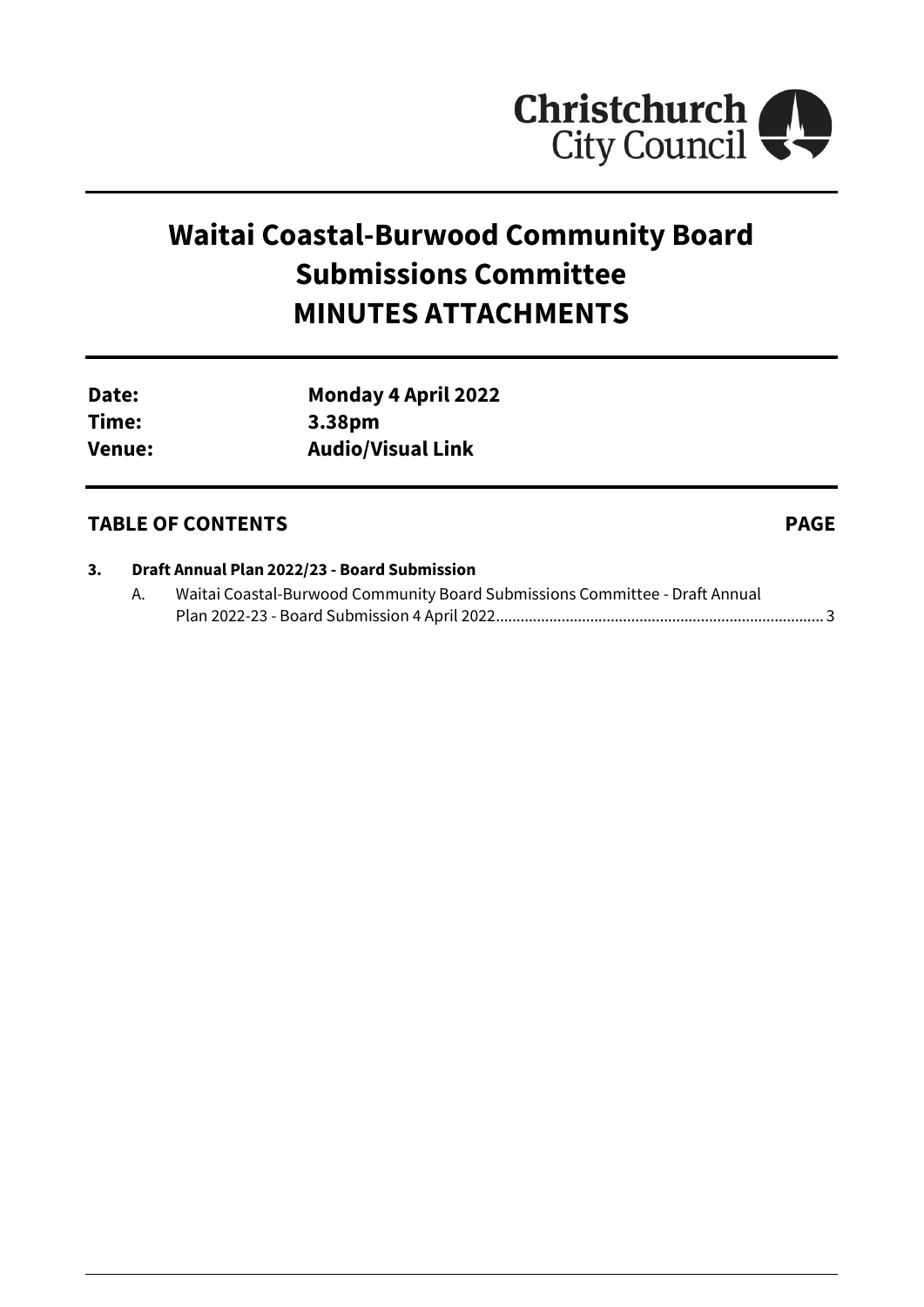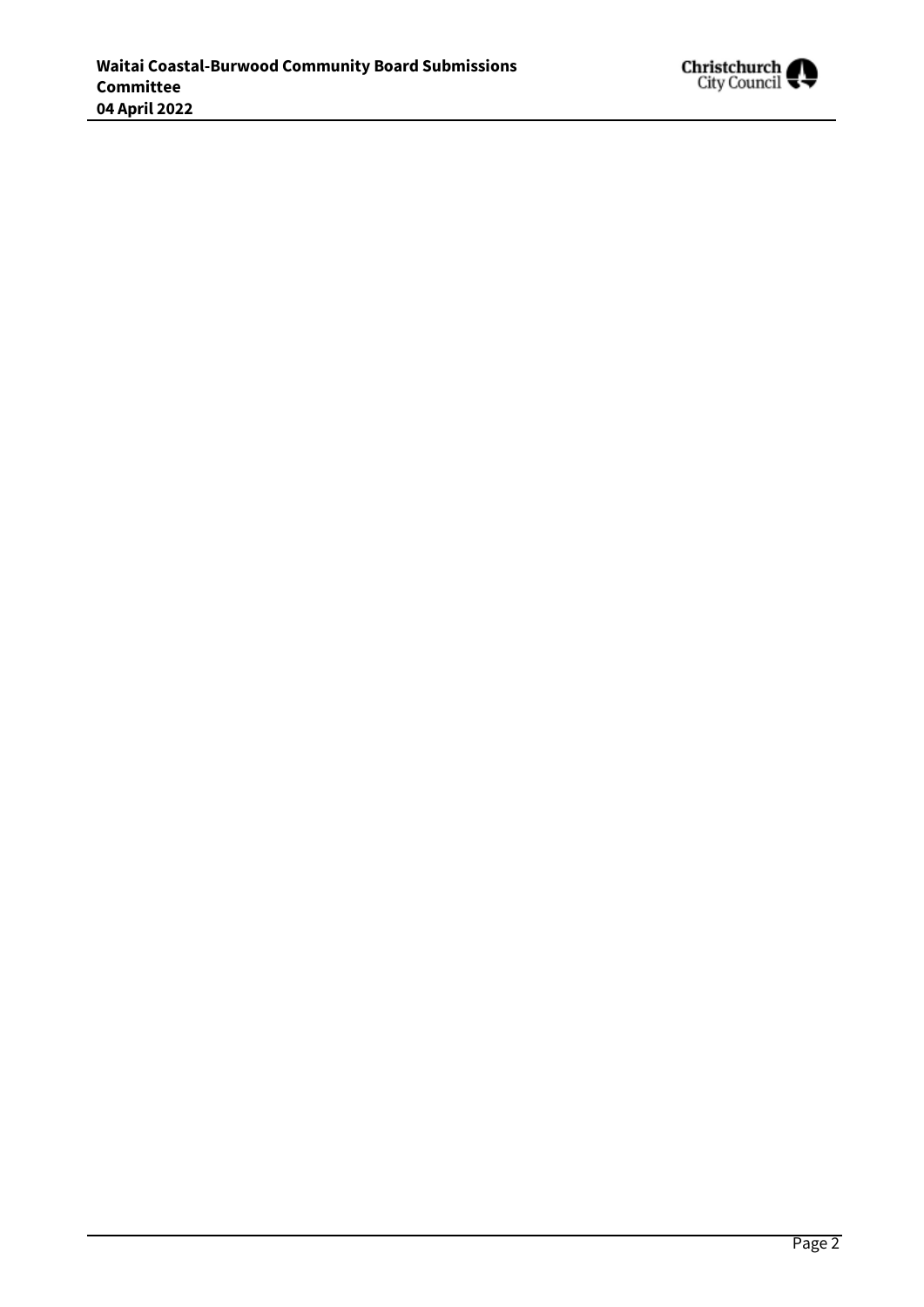<span id="page-2-0"></span>

| SUBMISSION TO: | Christchurch City Council                                                                                                              |
|----------------|----------------------------------------------------------------------------------------------------------------------------------------|
| ON:            | Draft Annual Plan 2022/23                                                                                                              |
| BY:            | Waitai Coastal-Burwood Community Board                                                                                                 |
| CONTACT:       | Bebe Frayle<br>Chairperson, Submissions Committee<br>$C/-$ PO Box 73023<br>CHRISTCHURCH 8154<br>021 852 645<br>bebe.frayle@ccc.govt.nz |

#### **1. INTRODUCTION**

The Waitai Coastal-Burwood Community Board appreciates the opportunity to make a submission to the Christchurch City Council on the Draft Annual Plan 2022/23.

The Board wishes to be heard in support of this submission.

In preparation for this submission, the Board hosted a Residents' Association Forum to get feedback from the residents in our Wards on this plan. The feedback we received is reflected in this document.

### **2. SUBMISSION**

What do you think of our proposed average residential rates increase of 4.86% and 4.96% across all ratepayers (which is lower than the 4.97% signalled in the Long Term Plan 2021-31)?

The Board understands the need for the rates increase, as it is required to continue important project work. If this rates increase is adopted, then we would expect to see planned projects in our Ward get underway without further delay.

Our Board area is still waiting for infrastructure repairs from the earthquake (for example the Pages Road Bridge replacement) – we strongly recommend that the Council focusses on the 'must-have' work, rather than 'nice to haves'such as road repairs/replacements for roads in the city that are not significantly damaged.

The Board notes that people in our Wards are struggling, and even a small increase in rates (like the proposed average increase of \$144) can have a big impact on household budgets. The Board would like to see an increase in rates relief from the maximum allowance of \$665 available now, and for this rebate to be made available to a broader range of people by lowering the abatement threshold.

Do you have any comments about our proposed changes to revenue, spending and borrowing?

The Board is pleased to see that the Council proposes to grant \$400,000 to the Pukeko Centre to assist with its building programme. The Pukeko Centre is a fantastic community-led facility that provides a range of services to meet the needs of a growing community. This grant will go some way to assisting the group to get Stage 2 of its work programme underway – the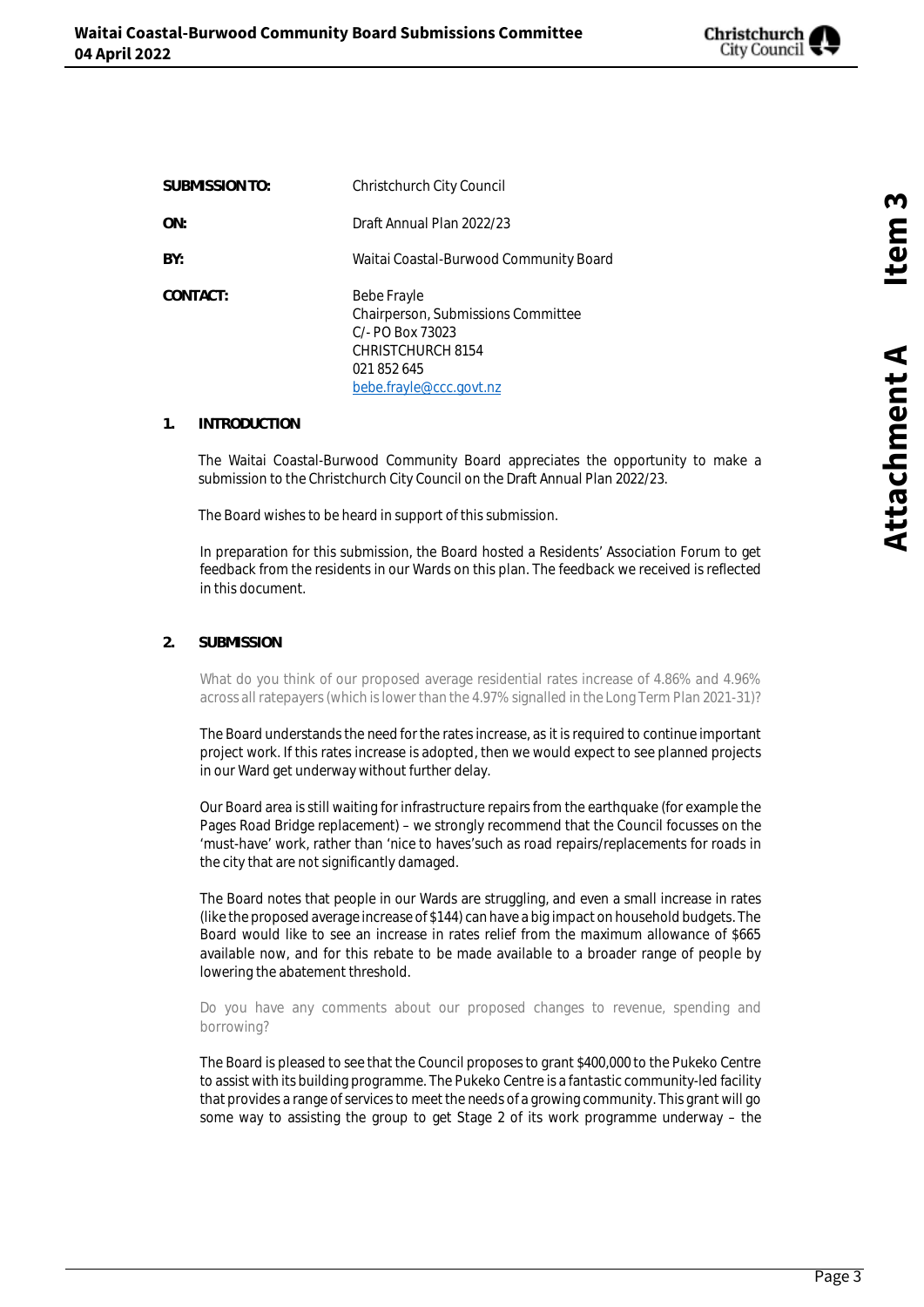installation of a sports hall. This hall will be used by a wide range of sports groups and community organisations.

It is good to see the Council supporting a public/private partnership in the form of funding for the Edgeware Pool. This will be a significant community asset for that area.

The Board is disappointed, however, that funding has not been made available to make the necessary changes to the Tairoa QE2 pool change facilities. This pool is the single most visited facility in our two Wards. Regular users from as far away as Belfast, Kaiapoi and Papanui, as well as people from the Burwood Spinal Unit swim and socialise at our facility. The Community Board's Annual Plan Submission 2019 included a key concern relating to the lack of accessible change rooms and toilets at the facility – pool users currently have to walk 55 metres to access toilet facilities.

While this is not a challenge for physically able people, this distance is a real challenge for those with a wide range of disabilities. This group are a more vulnerable sector of the community that needs to be better supported with accessible facilities. The work to remedy this oversight has been scoped and costed, but not yet funded within the Long Term Plan or Annual Plan. This is an urgent priority for our Board.

The Board notes that \$238.4 million will be borrowed by the Council to fund the capital programme. This is a significant sum, and feedback from our Residents' Association Forum is that some residents are concerned with this level of borrowing, especially at a time when interest rates are going up, and our rates are already high. This borrowing will be repaid over the next 30 years, which will only increase the burden for our future ratepayers.

We are proposing some changes to our Revenue and Financing and Rates Remission policies – do you have any comments?

The Board is in support, in principle, of the proposed change to curbside collection rates that would allow multi-unit residential developments to opt out of kerbside collection, since they pay for this without being able to use it. We would like Council assurance that waste management providers are required to provide for rubbish, recycling and green waste collection, as this is often not the case currently.

The Board is in support of a new general rate differential for vacant central city land. We would like to see this approach extended to other areas where landbanking is occurring, for example in New Brighton.

Do you have any comments on our proposed changes to fees and charges?

While the standardisation of fees and charges is good in principle, this does mean that some residents will pay more at our facilities – charges have been creeping up year on year, making our facilities unaffordable for some.

The Board has a concern about the removal of library fines for residents – while we support measures that the Council can take to reduce barriers to access of our libraries, it creates a disincentive for people to return books promptly, which means other people cannot access popular books as readily.

Trim: 22/460855